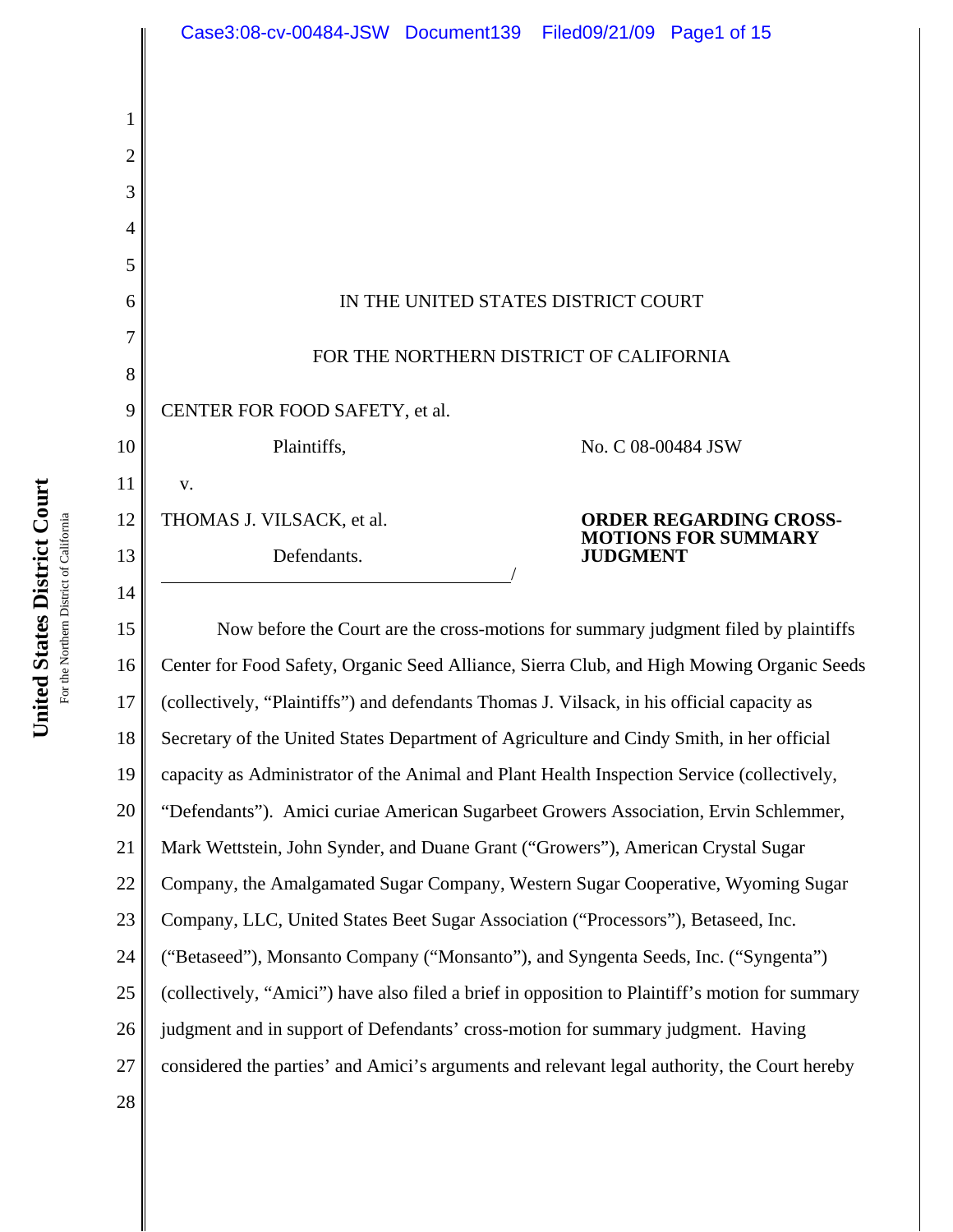2 grants Plaintiffs' motion for summary judgment and denies Defendants' cross-motion for summary judgment. $<sup>1</sup>$ </sup>

3

1

#### **BACKGROUND**

4 5 6 7 8 9 10 Plaintiffs filed this action challenging the decision by the United States Department of Agriculture ("USDA") and its Animal and Plant Health Inspection Service ("APHIS") to deregulate a variety of genetically engineered sugar beets. Plaintiffs contend that Defendants failed to comply with the environmental and agricultural review requirements of the National Environmental Policy Act, 42 U.S.C. §§ 4321-4335 ("NEPA") and the Plant Protection Act ("PPA") in making that decision. Plaintiffs bring claims against Defendants under NEPA, the PPA, and the Administrative Procedure Act, 5 U.S.C. § 701 *et. seq*. ("APA").

11 The PPA gives the Secretary of the USDA the authority to adopt regulations preventing

12 the introduction and dissemination of plant pests. 7 U.S.C.  $\S 7711(a)$ . Pursuant to this

13 authority, APHIS, a division of the USDA, regulates "the introduction of organisms and

14 products altered or produced through genetically engineering that are plant pests or are believed

15 to be plant pests," or "regulated articles." *See* 7 C.F.R. § 340.0(a)(2) & n.1. APHIS initially

16 17 classified genetically engineered Roundup Ready sugar beet designated as event H7-1 as a regulated article.

18 19 20 21 22 Montsano and Betaseed's parent company, KWS SAAT AG ("KWS") filed a petition seeking to have APHIS deregulate their genetically engineered Roundup Ready sugar beets. (AR 0805.) Montsano and KWS sought a determination from APHIS that event H7-1 and its progeny do not present a plant pest risk and therefore, would no longer be regulated pursuant to 7 C.F.R. § 340. (*Id*.) "Event H7-1 was engineered to be glyphosate tolerant by inserting a gene

<sup>1</sup> The Court DENIES Amici's motion for leave to file a reply brief.

<sup>23</sup>

<sup>24</sup> 25 26 27 28 Both Plaintiffs and Amici submit declarations. However, the Court cannot examine extra record evidence unless an exception has been demonstrated. *See Lands Council v. Powell*, 395 F.3d 1019, 1030 (9th Cir. 2005). Courts may admit extra-record evidence: "(1) if admission is necessary to determine whether the agency has considered all relevant factors and has explained its decision, (2) if the agency has relied on documents not in the record, (3) when supplementing the record is necessary to explain technical terms or complex subject matter, or (4) when plaintiffs make a showing of agency bad faith." *Id*. (internal quotation marks and citation omitted). As the court in *Lands Council* explained, "these exceptions are narrowly construed and applied." *Id*. The Court finds that no exception is applicable here. Therefore, the Court will not consider the submitted declarations.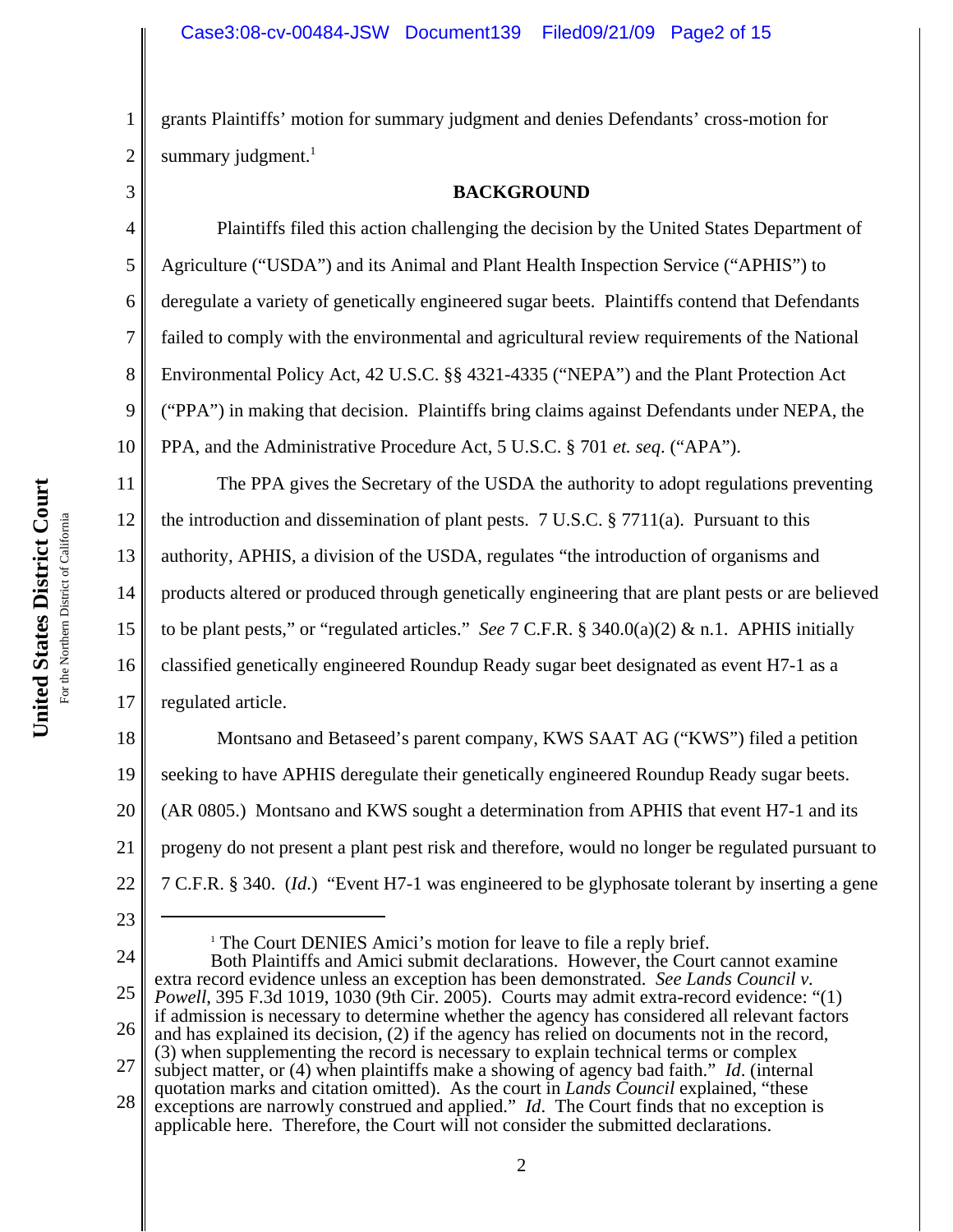#### Case3:08-cv-00484-JSW Document139 Filed09/21/09 Page3 of 15

for the enzyme 5-enolpyruvylshikimate-3-phosphate synthase ("EPSPS") into the sugar beet genome. The gene is from the common soil bacterium *Agrobacterium* sp. strain CP4 and was introduced into these sugar beets via an *Agrobacterium*-mediated transformation protocol." (*Id*.) Event H7-1 had been regulated under the PPA because it contains genetically engineered material that is derived from plant pathogens and the vector agent used to deliver the transforming DNA is a plant pathogen. (AR 0807.)

APHIS had three options to respond to the petition: (1) it could have taken no action, and thus, Roundup Ready sugar beets would continue to be a regulated article; (2) it could have unconditionally deregulated Roundup Ready sugar beets; or (3) it could have partially deregulated Roundup Ready sugar beets, by approving the petition but imposing geographic limitations. *See Geertson Seed Farms v. Johanns*, 570 F.3d 1130, 1134 (9th Cir. 2009).

12 13 16 APHIS and the Department of Agrigulture prepared an environmental assessment ("EA") in response to Montsano's and KWS's petition. APHIS reached a finding of no significant impact ("FONSI") "on the environment from the unconfined cultivation and agricultural use of event H7-1 and its progeny." (AR 0797.) It therefore concluded that it did not need to prepare an environmental impact statement ("EIS"), and it unconditionally deregulated Roundup Ready sugar beets. (AR 0797, 0819.)

18 19 20 21 22 23 24 25 26 Worldwide, approximately 30% of refined sugar is produced from sugar beet. (AR 0603.) In 2001 and 2002, 1.3 and 1.4 million acres of sugar beet, respectively, were planted in the United States. (*Id*.) Sugar beets are largely wind pollinated and are normally a biennial crop that develops a large succulent root in the first year and a seed stalk in the second. (AR 0603, 0823. Pollen from sugar beets may also be dispersed by insects -AR 535. Because sugar beets are normally harvested in the first year, while still in the vegetative state, flowers rarely develop. "However, certain conditions such as low temperatures after planting and longer day length can cause the sugar beet to 'bolt' or produce a seed stalk during the first growing season." (AR 0823.)

27 28 Occasionally, volunteer plants, known as ground keepers or weed beets, grow up from residual root material in the soil after harvest. (AR 0632.) According to Monsanto, these plants

1

2

3

4

5

6

7

8

9

10

11

14

15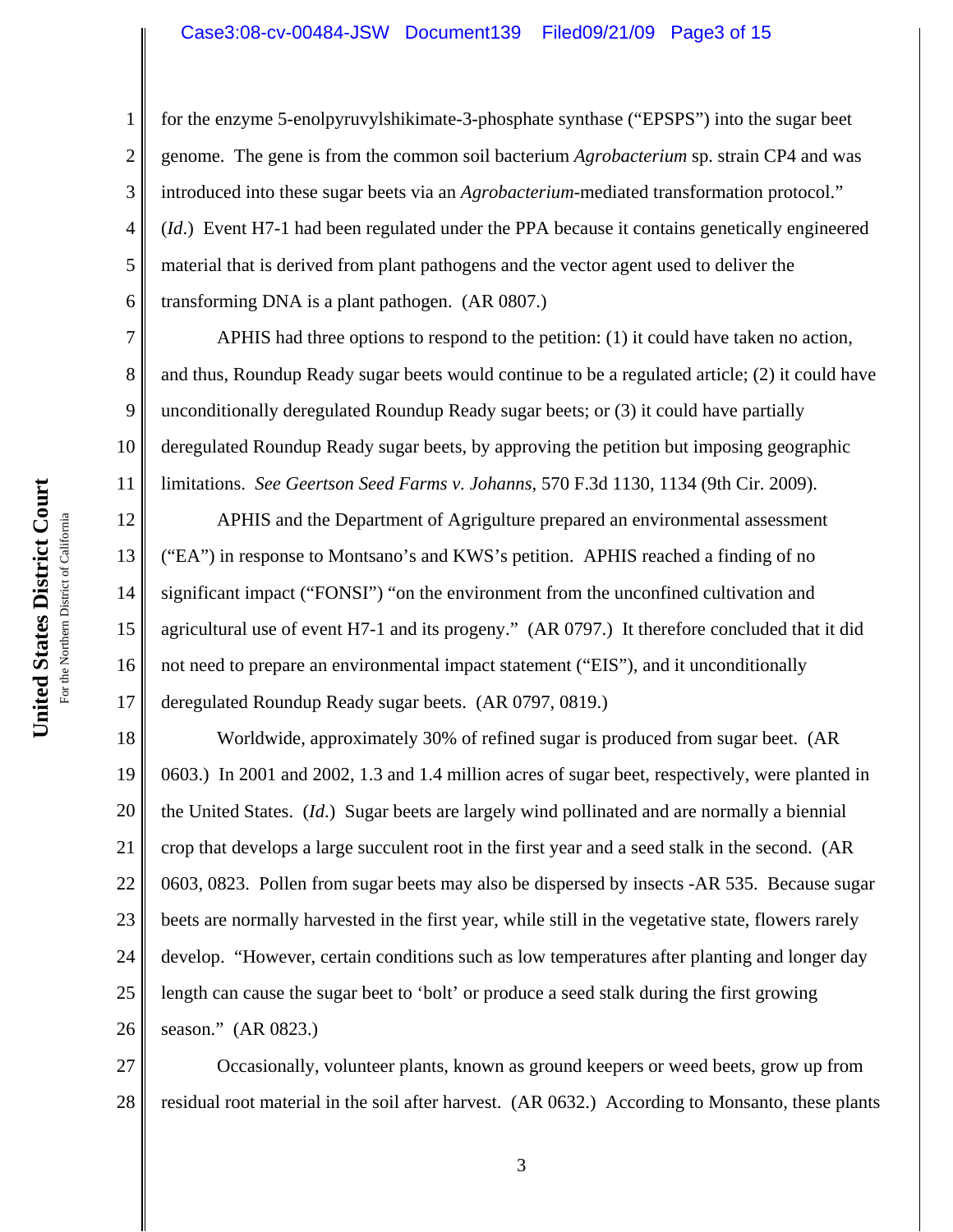#### Case3:08-cv-00484-JSW Document139 Filed09/21/09 Page4 of 15

3 4 6 are cold sensitive and do not easily survive the winter conditions found in most sugar beet production states. (*Id*.) If an event H7-1 ground keeper or volunteer plant were to survive the winter, such plants could be controlled by mechanical means or by several other registered herbicides besides glyphosate. (AR 0632, 0813.) APHIS and the Department of Agriculture note that sugar beets possess few of the characteristics of plants that are notable of successful weed plants. (AR 0813.)

Montsano contends that sugar beet pollen remains viable for a maximum of 24 hours, depending on environmental conditions. (AR 0535.) However, other sources provide that sugar beet pollen may remain viable for much longer. (AR 4100 ("[S]ugar beet pollen can remain viable for 50 days when stored cold and dry, but does not survive wetting by dew or usually remain viable for more than a day.").)

12 13 14 15 16 17 18 19 20 21 Sugar beets are in the *Beta vulgaris* species and are closely related to red table beets and Swiss chard, which are also in the *Beta vulgaris* species. (AR 0823.) All varieties of Section Beta species, including *Beta vulgaris* and *Beta macrocarpa*, can cross-pollinate with each other, including with wild relatives, and the resulting hybrid plants are fully fertile. (AR 0823.) Hybrids between cultivated sugar beet and resident species have occurred in commercial operations. APHIS noted that "hybrids between *Beta macrocarpa* and commercial sugar beets are a weed problem in production fields." (AR 0823 (*citing* Hultén and Fries, 1986).) In Europe, natural hybrids have occurred between cultivated sugar beets and wild beets, which has resulted in a hybrid form of "weed beet" that can bolt in a single season, while growing among biennial sugar beet varieties. (AR 0823.)

22 23 24 25 26 27 28 Wild *Beta vargaris* exists in the Imperial Valley of California, where there is a major center of production of sugar beets. (AR 0824.) There are free living sugar beets that have escaped cultivation and have persisted. These plants are a minor weed problem in the Imperial Valley and movement of the transgenes from H7-1 to these plants is likely. (*Id*.) In the Imperial Valley, the *Beta macrocarpa* species grows as a weed beet in sugar beet fields and even though *Beta macrocarpa* usually flowers earlier than sugar beet, it can cross with sugar beet bolters when flowering times overlap. (*Id*.) Sugar beets are grown in winter in the

1

2

5

7

8

9

10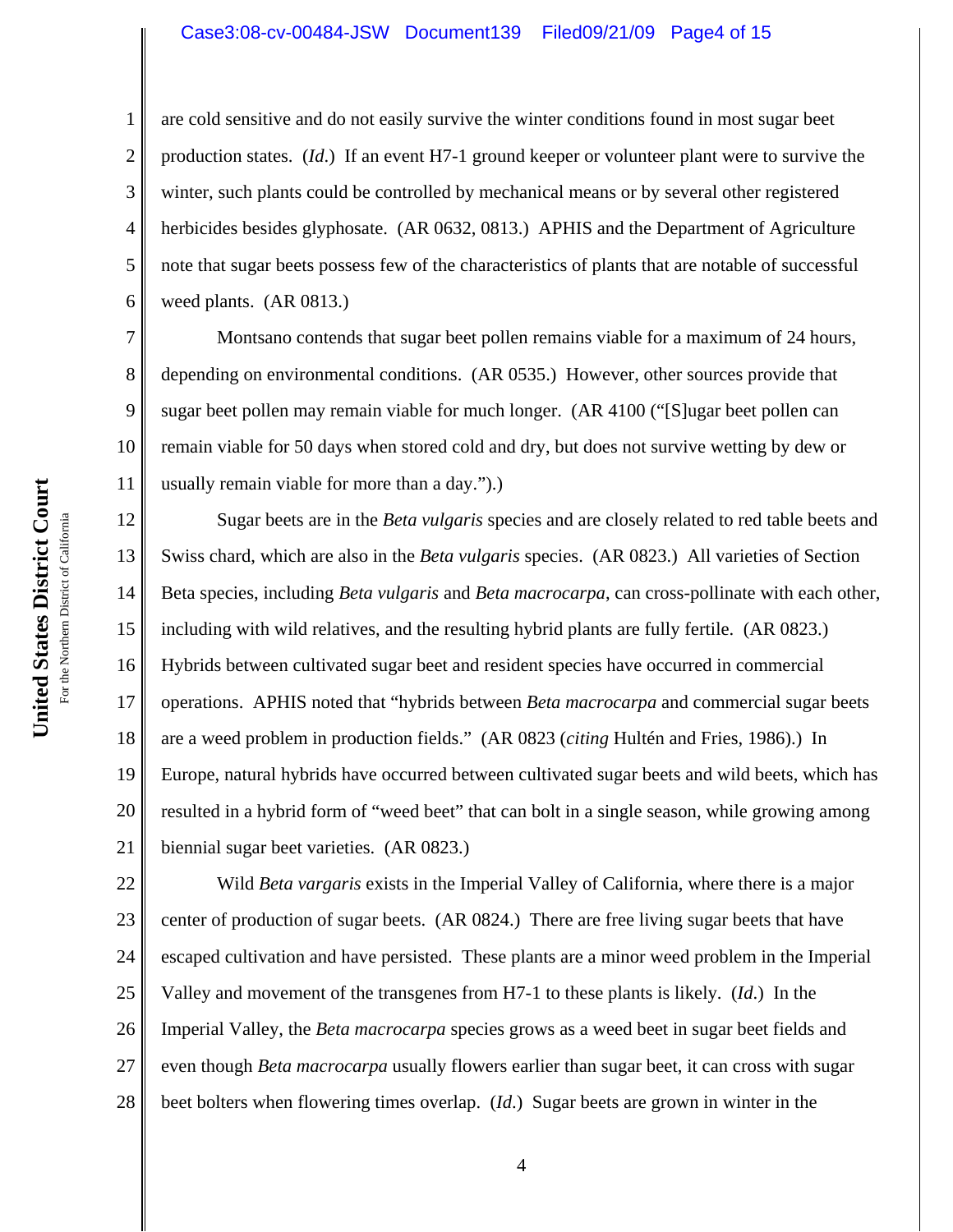#### Case3:08-cv-00484-JSW Document139 Filed09/21/09 Page5 of 15

Imperial Valley and bolting is a common phenomenon there due to moderately cold winter weather. One study has documented an introgression rate of 2% from *Beta vulgaris* to *Beta macrocarpa*, indicating past gene flow between these two species. Therefore, APHIS concluded that escape of the engineered trait into the weed beet population is possible. (AR 0824.)

6 8 9 10 11 12 13 14 15 16 Nevertheless, APHIS believes that if and when the glyphosate tolerance trait moves from H7-1 to other sexually compatible *Beta* species, such gene flow will not have a significant impact in the United States. (AR 0824.) APHIS reasoned that because the wild beet is regarded as a weed, there will be no impact on the genetic resources of this species and that if glyphosate tolerant individuals did arise through hybridization, the tolerance would not confer any competitive advantage to these plants unless challenged by glyphosate. "This would only occur in managed ecosystems where glyphosate is applied for broad spectrum weed control, on in plant varieties developed to exhibit glyphosate tolerance and in which glyphosate is used to control weeds." (AR 0824-825.) In that circumstance, glyphosate would be a lost tool to control these species and other sound crop management practices, such as other chemical and/or mechanical means, would have to be used. (AR 0825.)

17 18 19 20 21 22 23 24 Sugar beet seed production takes place primarily in the Willamette Valley of Oregon, where approximately 3,000 to 5,000 acres of sugar beet seed are grown annually. (AR 0634.) However, there are no known wild beet species currently in the Willamette Valley. The wild relatives of cultivated sugar beet are located exclusively in California. (AR 0634.) Seed production for the related crops Swiss chard and table beet also occurs in the Willamette Valley. (*Id*.) Oregon Seed Certification Standards require a minimum isolation distance of 3,200 feet ( $\sim$ 975 meters) between sugar beet varieties and at least 8,000 feet ( $\sim$ 2438 meters) from other *Beta* species, such as red table beet and Swiss chard. (*Id*.)

## **ANALYSIS**

#### **A. Legal Standards Applicable to Motions for Summary Judgment.**

27 28 Summary judgment is proper when the "pleadings, depositions, answers to interrogatories, and admissions on file, together with the affidavits, if any, show that there is no

1

2

3

4

5

7

25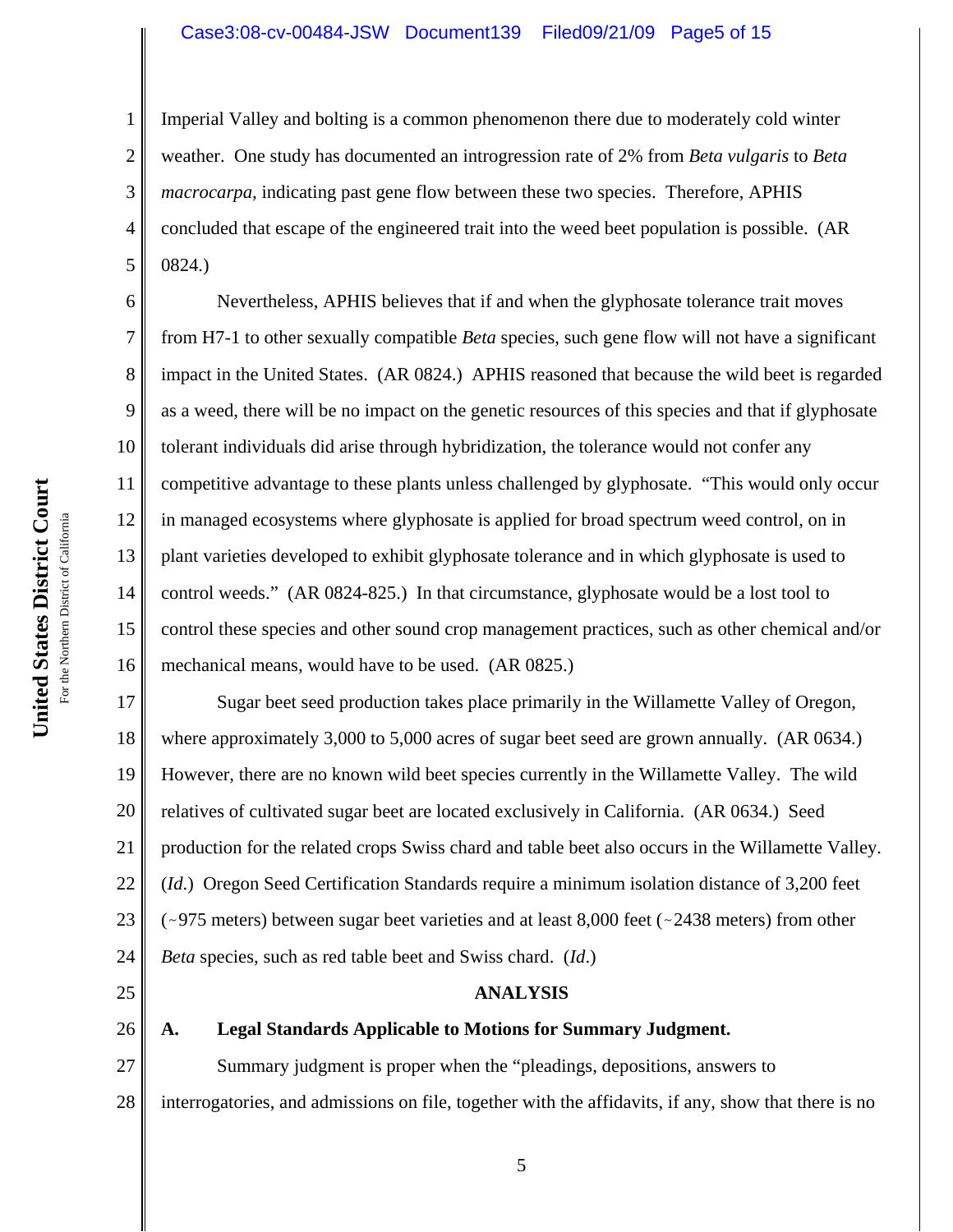## Case3:08-cv-00484-JSW Document139 Filed09/21/09 Page6 of 15

1 2 3 4 5 6 7 genuine issue as to any material fact and that the moving party is entitled to judgment as a matter of law." Fed. R. Civ. P.  $56(c)$ . A principal purpose of the summary judgment procedure is to identify and dispose of factually unsupported claims. *Celotex Corp. v. Cattrett*, 477 U.S. 317, 323-24 (1986). "In considering a motion for summary judgment, the court may not weigh the evidence or make credibility determinations, and is required to draw all inferences in a light most favorable to the non-moving party." *Freeman v. Arpaio*, 125 F.3d 732, 735 (9th Cir. 1997).

United States District Court **United States District Court** For the Northern District of California For the Northern District of California

8 9 10 11 12 13 14 15 16 17 18 19 20 21 22 23 24 25 26 The party moving for summary judgment bears the initial burden of identifying those portions of the pleadings, discovery, and affidavits which demonstrate the absence of a genuine issue of material fact. *Celotex*, 477 U.S. at 323. Once the moving party meets this initial burden, the non-moving party must go beyond the pleadings and by its own evidence "set forth specific facts showing that there is a genuine issue for trial." Fed. R. Civ. P. 56(e). The non-moving party must "identify with reasonable particularity the evidence that precludes summary judgment." *Keenan v. Allan*, 91 F.3d 1275, 1279 (9th Cir. 1996) (quoting *Richards v. Combined Ins. Co.*, 55 F.3d 247, 251 (7th Cir. 1995)) (stating that it is not a district court's task to "scour the record in search of a genuine issue of triable fact"). If the non-moving party fails to make this showing, the moving party is entitled to judgment as a matter of law. *Celotex*, 477 U.S. at 323. The Court must evaluate each party's motion on its own merits. *See, e.g., Fair Housing Council of Riverside Co., Inc. v. Riverside Two*, 249 F.3d 1132, 1136 (9th Cir. 2001). **B. NEPA Requirements.**<sup>2</sup> NEPA "establishes a 'national policy [to] encourage productive and enjoyable harmony between man and his environment,' and was intended to reduce or eliminate environmental damage and to promote 'the understanding of the ecological systems and natural resources important to' the United States." *Department of Transportation v. Public Citizen*, 541 U.S. 752, 756 (2004) (quoting 42 U.S.C. § 4321) (hereinafter "*Public Citizen*"). NEPA does not mandate particular results. Rather "it imposes only procedural requirements on federal agencies with a

<sup>28</sup> NEPA does not contain a separate provision for judicial review and, thus, an agency's compliance with NEPA is reviewed under the APA. *Ka Makani 'O Kohala Ohana, Inc. v. Water Supply*, 295 F.3d 955, 959 (9th Cir. 2002) (hereinafter "*Ka Makani*").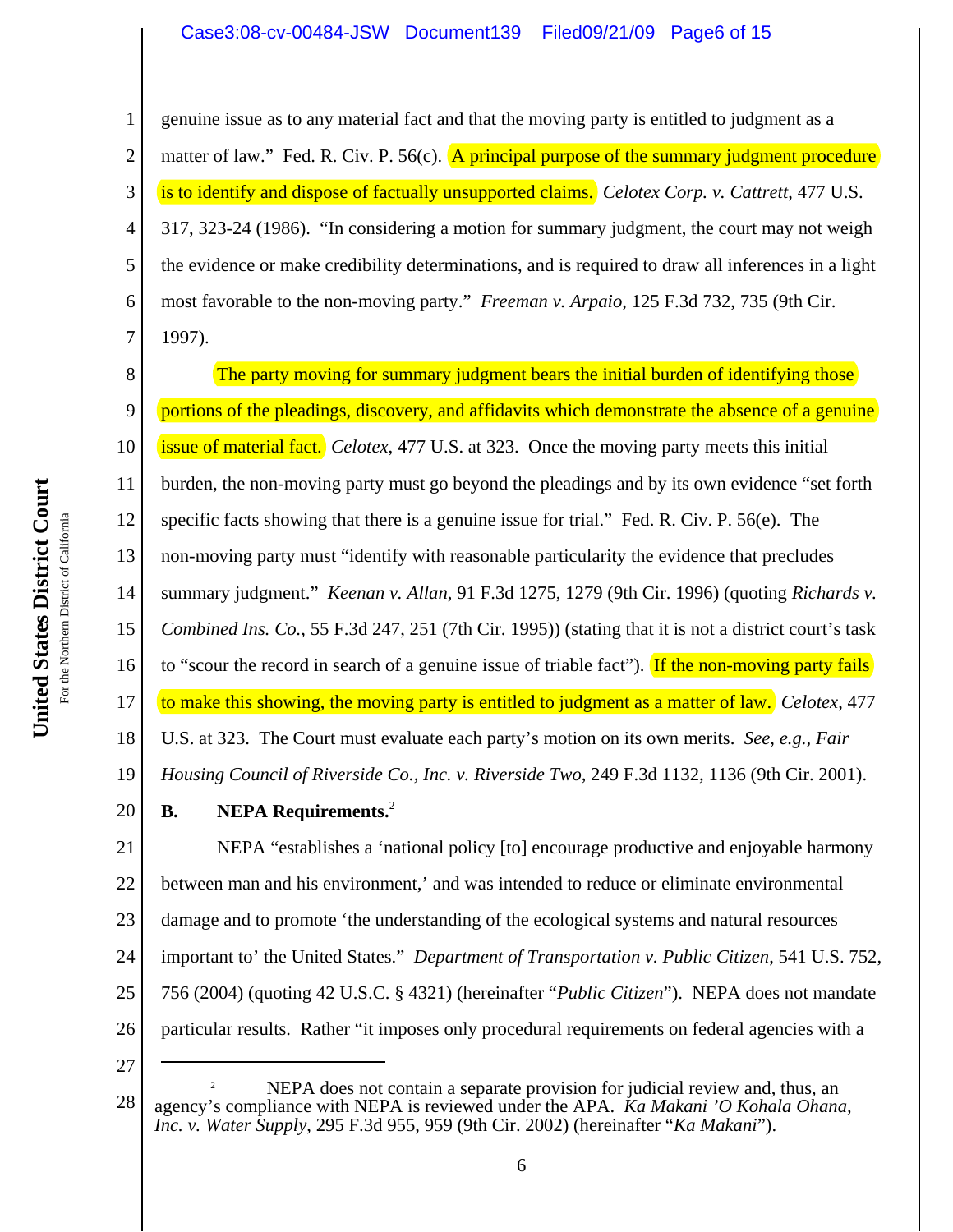#### Case3:08-cv-00484-JSW Document139 Filed09/21/09 Page7 of 15

particular focus on requiring agencies to undertake analyses of the environmental impact of their proposals and actions." *Id.* (citing *Robertson v. Methow Valley Citizens Council*, 490 U.S. 332, 349-51 (1989)).

NEPA requires federal agencies to prepare a detailed Environmental Impact Statement ("EIS") for all "major Federal actions significantly affecting the quality of the human environment." *Blue Mountains Biodiversity Project v. Blackwood,* 161 F.3d 1208, 1211-12 (9th Cir. 1998) (hereinafter "*Blue Mountains*") (quoting 42 U.S.C. § 4332(2)(C)). "NEPA ensures that the agency ... will have available, and will carefully consider, detailed information concerning significant environmental impacts; it also guarantees that the relevant information will be made available to the larger [public] audience." *Id*. at 1212 (internal quotation marks and citation omitted).

12 13 14 15 16 17 18 19 Accordingly, "a threshold question in a NEPA case is whether a proposed project will 'significantly affect' the environment, thereby triggering the requirement for an EIS." *Id*. (quoting 42 U.S.C. § 4332(2)(C)). "Where an EIS is not categorically required, the agency must prepare an Environmental Assessment to determine whether the environmental impact is significant enough to warrant an EIS." *Ocean Advocates v. United States Army Corps of Engineers*, 402 F.3d 846, 864 (9th Cir. 2005). "An EA is a concise public document that briefly provide[s] sufficient evidence and analysis for determining whether to prepare an EIS or a finding of no significant impact." *Blue Mountains*, 161 F.3d at 1212.

20 21 22 23 24 25 26 27 28 "An EIS must be prepared if substantial questions are raised as to whether a project ... may cause significant degradation of some human environmental factor." *Id*. (internal quotation marks and citation omitted). The regulations, promulgated by the Council on Environmental Quality ("CEQ"), guide the court's review of an agency's determination of "significance." *Id*. (citing 40 C.F.R. § 1508.27). The regulations provide two components to the determination of whether environmental impacts may be significant: context and intensity. *Ocean Advocates*, 402 F.3d at 865 (citing 40 C.F.R. § 1508.27). "Context refers to the setting in which the proposed action takes place .... Intensity means "the severity of the impact." *Id*. (citing C.F.R. §§ 1508.27(a), (b)).

1

2

3

4

5

6

7

8

9

10

11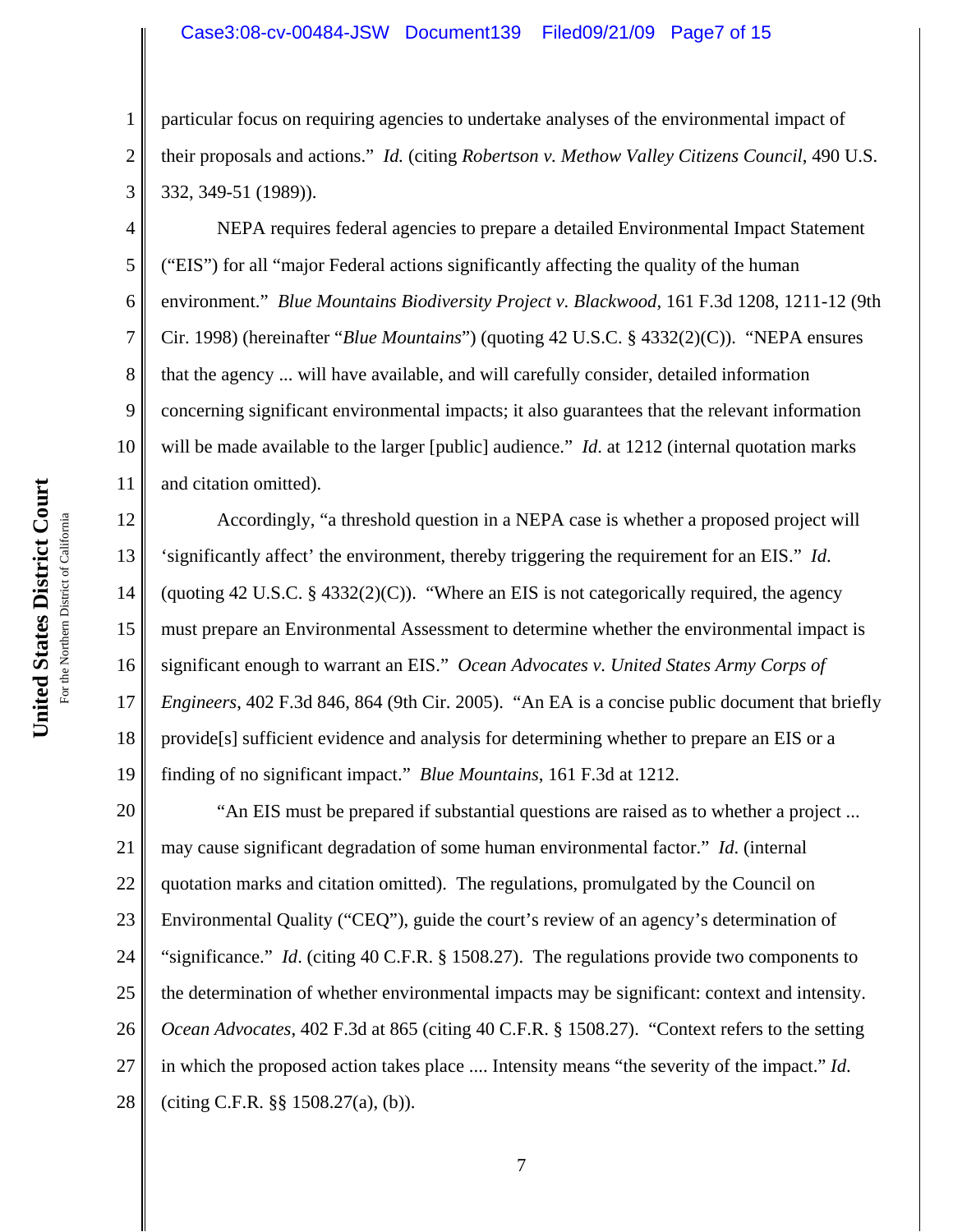| $\mathbf{1}$   | The regulations provide the following factors for courts to consider in evaluating the                                                                                                             |  |  |  |
|----------------|----------------------------------------------------------------------------------------------------------------------------------------------------------------------------------------------------|--|--|--|
| $\overline{2}$ | severity of the impact:                                                                                                                                                                            |  |  |  |
| 3              |                                                                                                                                                                                                    |  |  |  |
| 4              | (1) Impacts that may be both beneficial and adverse. A significant effect may<br>exist even if the Federal agency believes that on balance the effect will be<br>beneficial.                       |  |  |  |
| 5              | (2) The degree to which the proposed action affects public health or safety.<br>(3) Unique characteristics of the geographic area such as proximity to                                             |  |  |  |
| 6              | historic or cultural resources, park lands, prime farmlands, wetlands, wild<br>and scenic rivers, or ecologically critical areas.                                                                  |  |  |  |
| 7              | (4) The degree to which the effects on the quality of the human environment<br>are likely to be highly controversial.                                                                              |  |  |  |
| 8              | (5) The degree to which the possible effects on the human environment are<br>highly uncertain or involve unique or unknown risks.                                                                  |  |  |  |
| 9              | (6) The degree to which the action may establish a precedent for future<br>actions with significant effects or represents a decision in principle about a                                          |  |  |  |
| 10<br>11       | future consideration.<br>(7) Whether the action is related to other actions with individually<br>insignificant but cumulatively significant impacts. Significance exists if it is                  |  |  |  |
|                | reasonable to anticipate a cumulatively significant impact on the                                                                                                                                  |  |  |  |
| 12             | environment. Significance cannot be avoided by terming an action temporary<br>or by breaking it down into small component parts.                                                                   |  |  |  |
| 13             | (8) The degree to which the action may adversely affect districts, sites,<br>highways, structures, or objects listed in or eligible for listing in the National                                    |  |  |  |
| 14             | Register of Historic Places or may cause loss or destruction of significant<br>scientific, cultural, or historical resources.                                                                      |  |  |  |
| 15<br>16       | (9) The degree to which the action may adversely affect an endangered or<br>threatened species or its habitat that has been determined to be critical under<br>the Endangered Species Act of 1973. |  |  |  |
| 17             | (10) Whether the action threatens a violation of Federal, State, or local law or<br>requirements imposed for the protection of the environment.                                                    |  |  |  |
| 18             | 40 C.F.R. § 1508.27.                                                                                                                                                                               |  |  |  |
| 19             | In general, an agency's decision not to prepare an EA or EIS can be set aside "only upon                                                                                                           |  |  |  |
| 20             | a showing that [the decision] was 'arbitrary, capricious, an abuse of discretion, or otherwise not                                                                                                 |  |  |  |
| 21             | in accordance with law." Public Citizen, 541 U.S. at 763 (quoting 5 U.S.C. § 706(2)(A)); see                                                                                                       |  |  |  |
| 22             | also Great Basin Mine Watch v. Hankins, 456 F.3d 955, 961-62 (9th Cir. 2006) (hereinafter                                                                                                          |  |  |  |
| 23             | "Great Basin").                                                                                                                                                                                    |  |  |  |
| 24             | When a court applies the "arbitrary and capricious" standard, it must "consider whether                                                                                                            |  |  |  |
| 25             | the decision was based on a consideration of the relevant factors and whether there has been a                                                                                                     |  |  |  |
| 26             | clear error of judgment.' [Courts] must also ensure that the agency 'took a hard look at the                                                                                                       |  |  |  |
| 27             | environmental consequences of its action." Great Basin, 456 F.3d at 962 (citations omitted).                                                                                                       |  |  |  |
| 28             | A court may reverse an agency decision under the arbitrary and capricious standard "only if the                                                                                                    |  |  |  |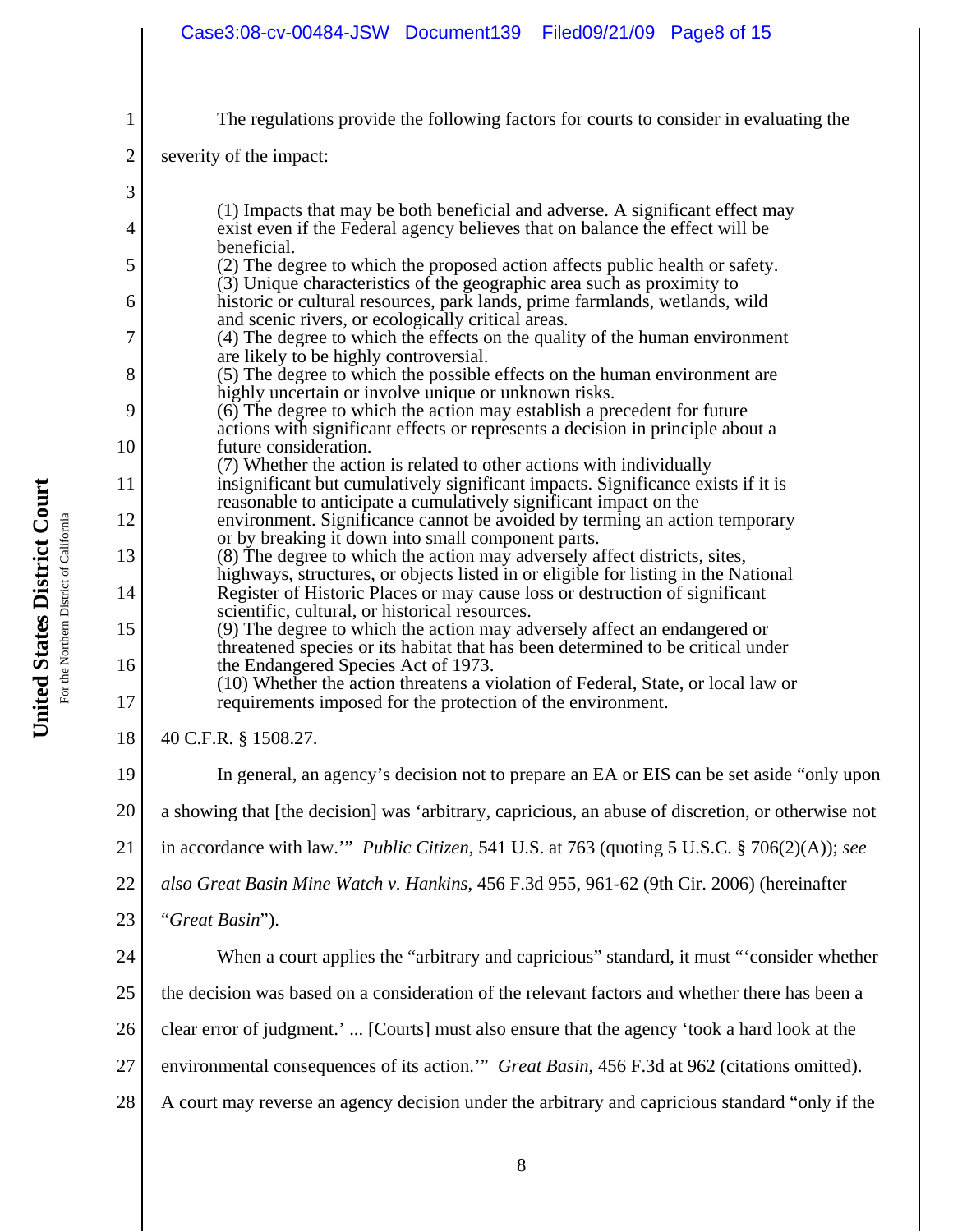#### Case3:08-cv-00484-JSW Document139 Filed09/21/09 Page9 of 15

agency has relied on factors Congress has not intended it to consider, entirely failed to consider an important aspect of the problem, offered 'an explanation [for its decision] that runs counter to the evidence before the agency, or is so implausible that it could not be ascribed to a difference in view or the product of agency expertise.'" *Id.* (quoting *Sierra Club v. EPA*, 346 F.3d 955, 961 (9th Cir. 2003) (noting standard), *amended by* 352 F.3d 1186 (9th Cir. 2003) (brackets in original)).

7 8 9 10 11 12 13 14 15 16 17 18 19 "The standard for determining whether the implementation of a proposal would significantly affect the human environment," and thereby trigger the need to prepare an EIS, "is whether 'the plaintiff has alleged facts which, if true, show that the proposed project may significantly degrade some human environmental factor.'" *Foundation for North American Wild Sheep v. USDA*, 681 F.2d 1172, 1177-78 (9th Cir. 1982) (hereinafter "*Wild Sheep*") (quoting *Columbia Basin Land Protection Ass'n v. Schlesinger,* 643 F.2d 585, 597 (9th Cir. 1981)). The plaintiff need not show that significant effects will in fact occur*,* but if the plaintiff raises substantial questions about whether a project may have a significant effect, an EIS must be prepared. *Blue Mountains*, 161 F.3d at 1212 (citing *Idaho Sporting Cong. v. Thomas,* 137 F.3d 1146, 1150 (9th Cir. 1998)); *Wild Sheep*, 671 F.2d at 1178. "An agency's decision not to prepare an EIS will be considered unreasonable if the agency fails to supply a convincing statement of reasons why potential effects are insignificant. *Blue Mountains*, 161 F.3d at 1211 (internal quotation marks and citations omitted).

20

1

2

3

4

5

6

### **C. Issues Regarding Consumer Choice Have Not Been Waived.**

21 22 23 24 25 26 27 28 Defendants and Amici argue that Plaintiffs waived the ability to argue whether the deregulation of event H7-1 will negatively impact consumers who choose not to eat genetically engineered food and whether deregulation will lead to gene transmission to the related Swiss chard and table beets because they did not assert these issues during the administrative proceedings. However, as the court made clear in *'Ilio'ulaokalani Coalition v. Rumsfeld*, 464 F.3d 1083 (9th Cir. 2006), when the agency has independent knowledge of the issues that concerns the plaintiffs, "there is no need for a commentator to point them out specifically to preserve its ability to challenge a proposed action." *Id*. at 1092-93 (*quoting Public Citizen*, 541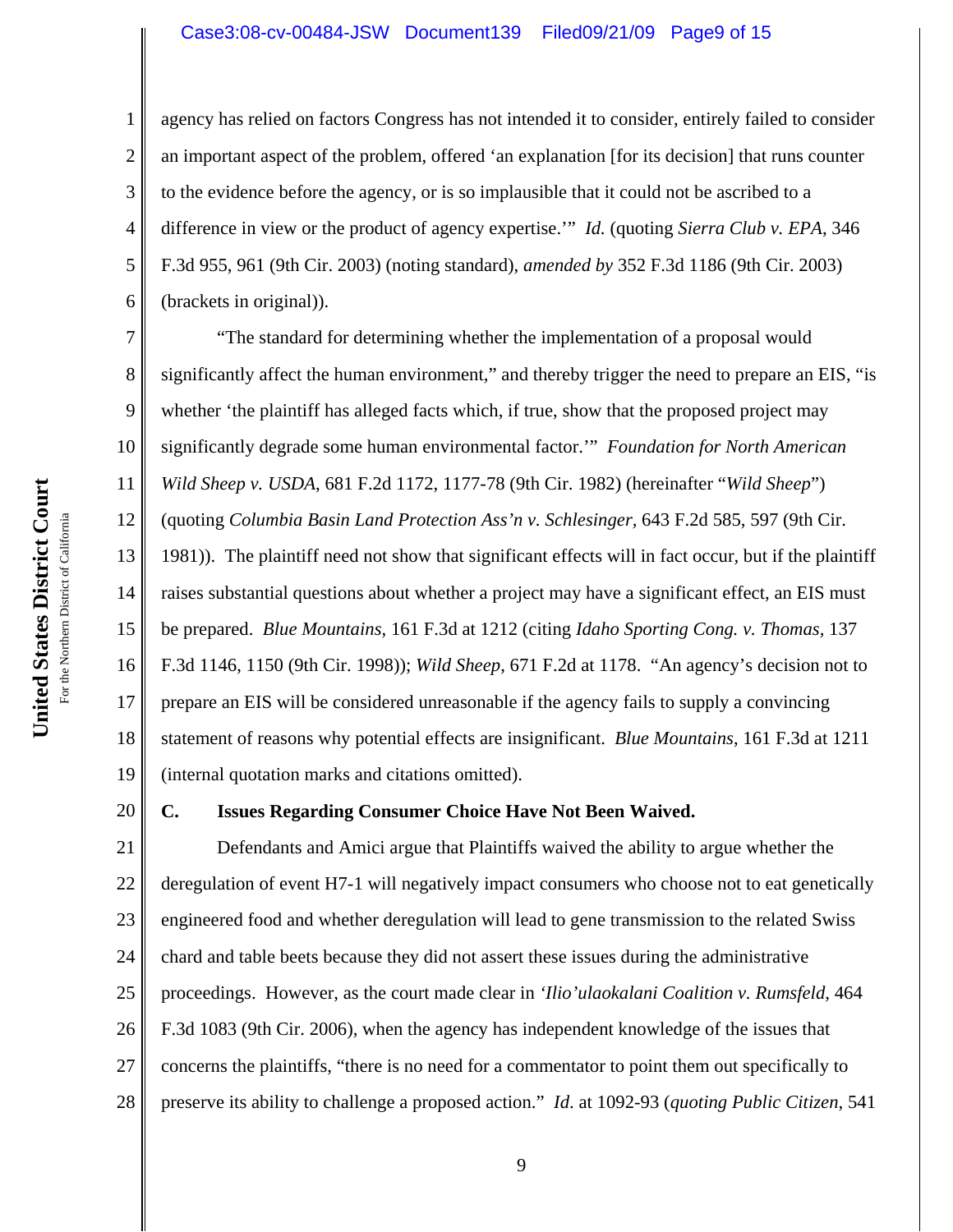1 2 3 4 5 6 7 U.S. at 765). This is so because "the primary responsibility for NEPA compliance is with the agency." *Id*. at 1092. In *'Ilio'ulaokalani* the court held that the plaintiffs did not waive their opportunity to assert an issue because the record was replete with evidence that the agency recognized the specific shortfall raised by the plaintiffs. *Id*. Here, these issues were raised before APHIS (*see* AR 0726-727, 0794), and even if they had not, as Amici concede, APHIS commented on these issues in the EA. Therefore, these issues have not been waived and may be considered.

# **D. Specific Issues and Whether They May Have a Significant Impact on the Environment.**

# **1. Cross Pollinate With and Contaminate Non-Genetically Engineered Sugar Beets and Related Swiss Chard and Table Beets.**

Plaintiffs contend that one significant environmental impact resulting from the

12 deregulation of Roundup Ready sugar beets is that genetically-engineered sugar beet seeds may

13 cross-pollinate with and thus genetically modify non-genetically engineered sugar beets and

14 *Beta* related Swiss chard and table beet seed, all of which are grown in the same valley in

15 Oregon. Imperial Sugar, a company that processes sugar beets in California and produces and

16 markets sugar beet seed, raised the following concerns in response to the petition for

17 deregulation:

> When questioned about their willingness to accept sugar produced from [genetically modifed] sugar beets, many buyers of industrial and consumer sugars have expressed extreme reluctance or an emphatic opposition to receiving such [genetically modified] sugars. We believe this arises from several considerations:

 1) A belief that consumers react negatively to products containing or derived from [genetically modified] material and a lack of willingness to test this acceptance with their branded products.

- 2) Some countries will not allow [genetically modified] products to be imported.
- 3) Labeling requirements for exporting food products to many nations that specifically require the labeling of [genetically modified] content.
- 4) Concerns that the current marketing, transportation and manufacturing systems are generally not able to keep product batches in an identity preserved manner. There are numerous significant concerns even where dedicated equipment/facilities might be utilized for transportation and manufacturing involving the [genetically modified] product, *i.e.* what assurances can be made that the equipment is cleaned thoroughly when switching usage between [genetically modified] and non-[genetically modified] product.

8

9

10

11

18

19

20

21

22

23

24

25

26

27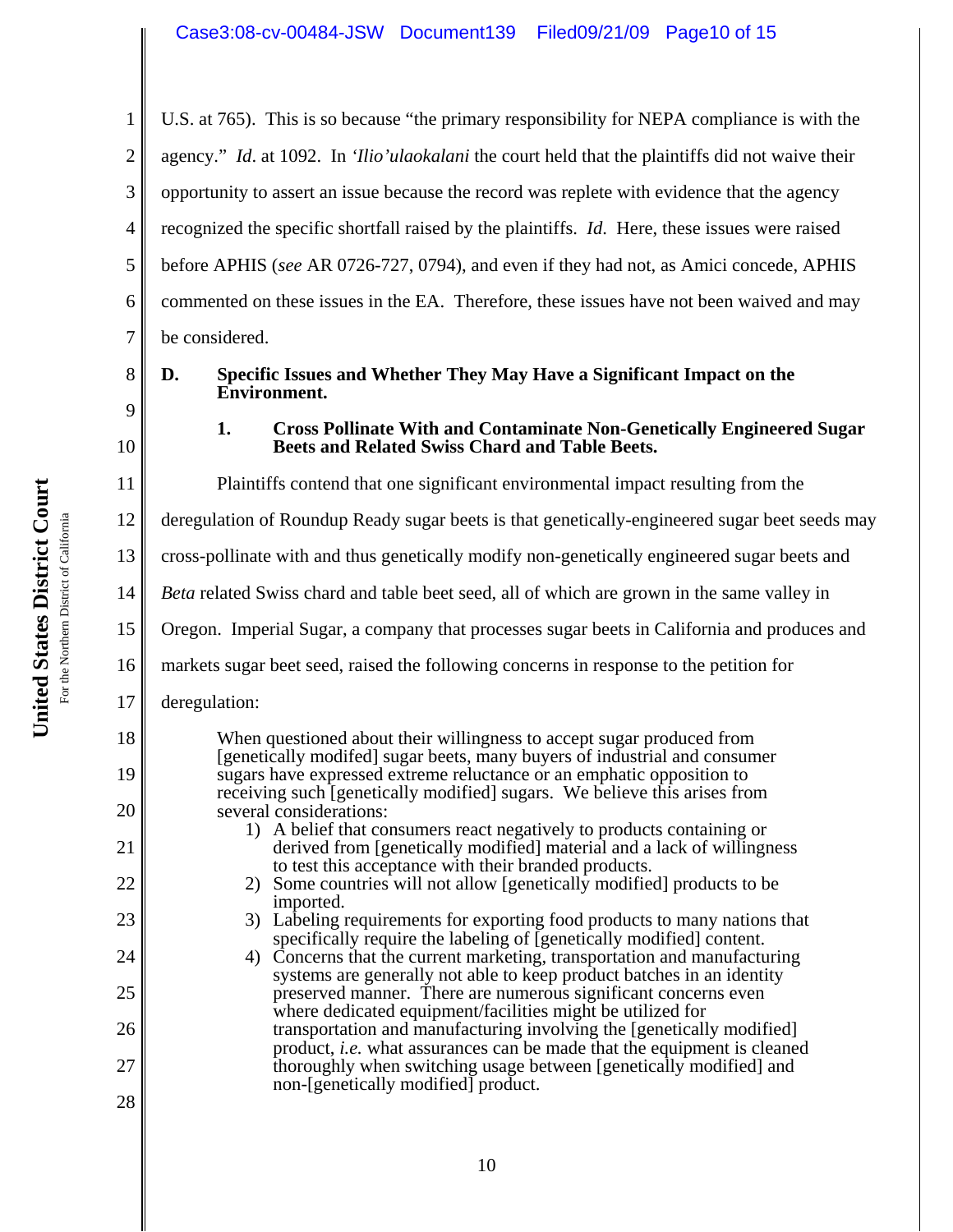# Case3:08-cv-00484-JSW Document139 Filed09/21/09 Page11 of 15

... We are aware that some observers in the scientific community have raised serious doubts as to the adequacy of current regulations and control regimes intended to prevent cross-pollination and related problems in the field.

(AR 0793-794.)

1

2

3

4

5

6

7

8

Event H7-1 may cross-pollinate with non-genetically engineered sugar beets and with the related Swiss chard and table beets. (AR 0823 ("Sugar beet hybridizes freely with all members of the section *Beta* and the resulting progeny are fully fertile.").) Even APHIS acknowledged that "[g]ene introgression from [event H7-1] into wild or cultivated sexually compatible plants is possible." (AR 0806.)

9 10 11 12 13 14 15 16 17 18 19 20 21 22 23 Sugar beets are pollinated by both wind and insects and scientist have documented that sugar beet pollen can disperse up to 800 meters. (AR 4065 (Sugar beet "pollen can be spread extensively on the airflow (significant quantities have been recorded at distances up to 800m) and by insects."); AR 4104 ("Pollen dispersal by wind has been shown to occur up to 800 [meters] at relatively high frequencies, and under certain atmospheric conditions are likely to be dispersed more widely."); AR 2977 ("Gene flow is hard to control in wind-pollinated plants like beet.").) One report found that isolation distances of 1000 meters and 3200 meters may not be sufficient for genetically modified ("GM")-free organic operations with adjacent fields of GM sugar beet. (AR 4098; *see also* AR 4042 (suggesting that isolation distances of up to 3200 to 4800 meters (3.2 to 4.8 kilometers) may be desirable).) Another study found that wind-born pollen can be distributed at least 4,500 meters. (AR 3992; *see also* 4098-99 (noting that "no research has been carried out specifically on the movement of sugar beet pollen in atmospheric conditions such as convection currents, turbulent conditions and weather fronts" and that within twenty-four hours it is possible to estimate that pollen could be dispersed up to 864,000 meters (864 kilometers) in turbulent conditions).)

24 25 26 27 28 Sugar beet seed production takes place primarily in the Willamette Valley of Oregon, where approximately 3,000 to 5,000 acres of sugar beet seed are grown annually. (AR 0634.) Seed production for the related crops Swiss chard and table beet also occurs in the Willamette Valley. (*Id*.) Oregon Seed Certification Standards require a minimum isolation distance of 3,280 feet (1,000 meters) between sugar beet varieties and at least 8,000 feet from other *Beta*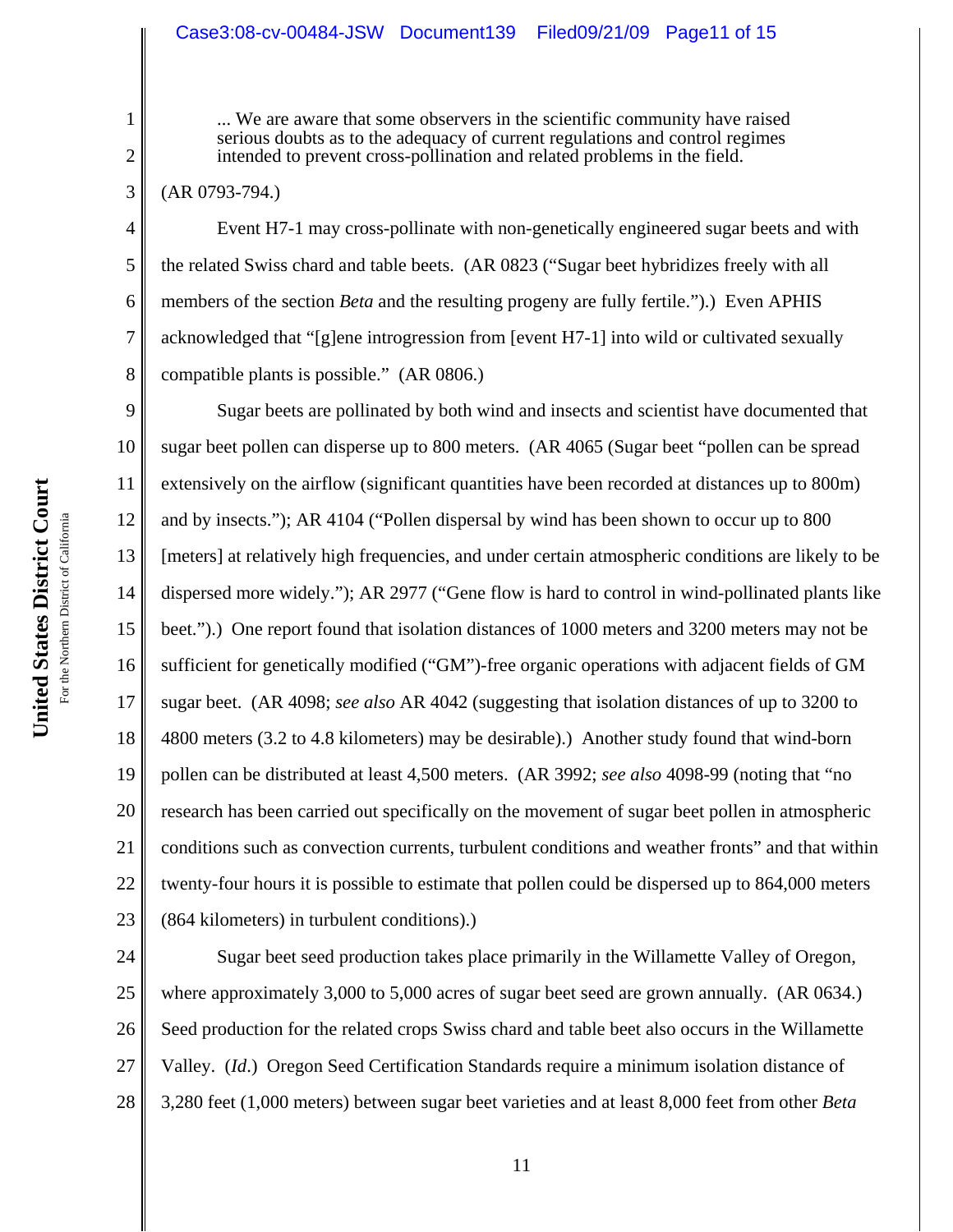# Case3:08-cv-00484-JSW Document139 Filed09/21/09 Page12 of 15

United States District Court **United States District Court** For the Northern District of California For the Northern District of California

1 2 3 4 5 6 7 8 9 10 11 12 13 14 15 16 17 18 19 20 21 22 23 24 25 26 27 28 species. (*Id.*) Defendants concede that these isolation distances are voluntary. (Defendants' Reply at 2.) In the EA, APHIS states in a conclusory manner: It is not likely that organic farmers, or other farmers who chose not to plant transgenic varieties or sell transgenic sugar beets, will be significantly impacted by the expected commercial use of this product since: (a) nontrangenic sugar beet will likely still be sold and will be available to those who wish to plant it; (b) farmers purchasing seed will know this product is transgenic because it will be marked and labeled as glyphosate tolerant. (AR 0816.) APHIS further comments that "[w]ith the exception of seed production fields, sugar beets do not typically flower in their one year production cycle, therefore, the likelihood of cross pollination to organic fields is unlikely. Current seed certification standards ... are sufficient to address this issue." (*Id*.) In response to the comments on the EA, APHIS acknowledges the commentator's critique that the agency failed to analyze the socio-economic impacts of deregulating event H7- 1 on farmers and processors seeking to avoid genetically engineered sugar beets and derived products, but merely responds that it is not required to analyze the full socio-economic impacts of an action. (AR 0801.) And then, because APHIS found that there was no data or other evidence indicating that there was an organic sugar beet industry, concluded that it was unlikely that any major economic impact would occur on the organic sugar beet industry. (*Id*.) Economic effects are relevant and must be addressed in the environmental review "when they are '*interrelated*' with 'natural or physical environmental effects.'" *Ashley Creek Phosphate Co. v. Norton*, 420 F.3d 934, 944 (9th Cir. 2005) (emphasis in original) (quoting 40 C.F.R. 1508.14); *see also Geertson Seed Farms v. Johanns*, 2007 WL 518624, \*7 (N.D. Cal. Feb. 13, 2007). In *Geertson Seed Farms*, the court found that "the economic effects on the organic and conventional farmers of the government's deregulation decision are interrelated with, and, indeed, *a direct result of*, the effect on the physical environment; namely, the alteration of a plant specie's DNA through the transmission of the genetically engineered gene to the organic and conventional [crop]." *Id*., 2007 WL 518624, \*8 (emphasis added). Therefore, the court held that APHIS was required to consider these effects in assessing whether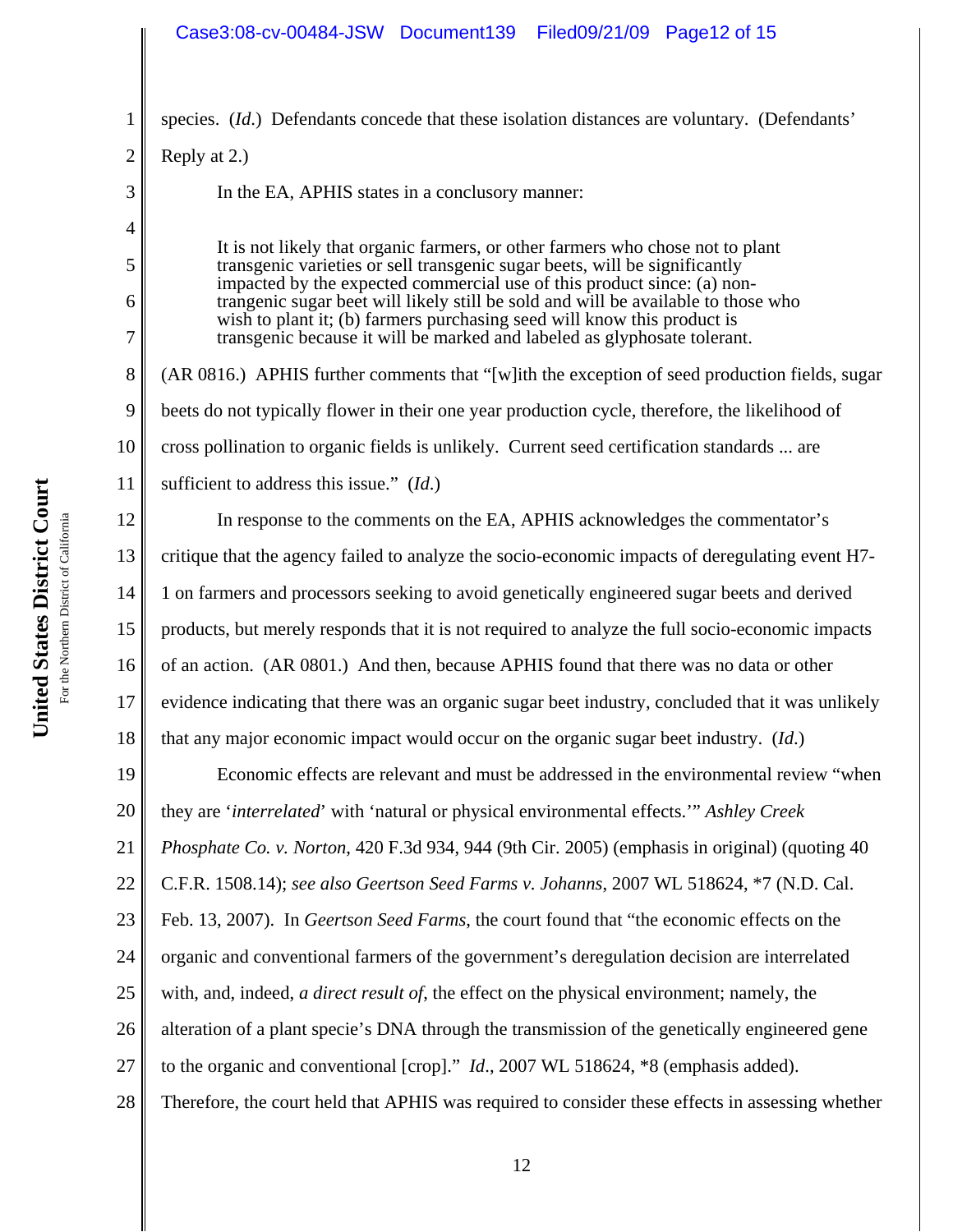# Case3:08-cv-00484-JSW Document139 Filed09/21/09 Page13 of 15

18

1 2 3 4 5 the impact of its proposed action of deregulation was significant. *Id*. The court further found that "[a] federal action that eliminates a farmer's choice to grow non-genetically engineered crops, or a consumer's choice to eat non-genetically engineered food, is an undesirable consequence," and that "[a]n action which potentially eliminates or .. greatly reduces the availability of a particular plant ... has a significant effect on the human environment." *Id*., \*8,

6 9.3

7 8 9 10 11 12 13 14 15 16 17 In light of the large distances pollen can travel by wind and the context that seed for sugar beets, Swiss chard, and table beets are primarily grown in one valley in Oregon, Plaintiffs have demonstrated that deregulation may significantly effect the environment. As the court concluded in *Geertson Seed Farms v. Johanns*, this Court finds that the potential elimination of farmer's choice to grow non-genetically engineered crops, or a consumer's choice to eat nongenetically engineered food, and an action that potentially eliminates or reduces the availability of a particular plant has a significant effect on the human environment. "APHIS's reasons for concluding that the potential for the transmission of the genetically engineered gene is not significant are not 'convincing' and do not demonstrate the 'hard look' that NEPA requires." *Id.*, 2007 WL 518624,  $*6$  (N.D. Cal. Feb. 13, 2007). Because APHIS concluded that it was not required to consider the effects of gene transmission and observed the lack of evidence

<sup>19</sup> 20 21 22 23 24 25 26 27 28 <sup>3</sup> To the extent Defendants rely on *Public Citizen* for the proposition that APHIS could not have addressed the socio-economic impacts of deregulation, their reliance is misplaced. In *Public Citizen*, the Supreme Court held that the Federal Motor Carrier Safety Administration ("FMCSA") did not need to consider the environmental effects of increased cross-border operations of Mexican motor carriers in the EA because the FMCSA had no ability to prevent those operations. *Id.*, 541 U.S. at 770. A "critical feature" of that case was that the "FMCSA [had] no ability to countermand the President's lifting of the moratorium or otherwise categorically exclude Mexican motor carriers from operating within the United States." *Id*. at 766. The agency had "only limited discretion regarding motor vehicle carrier registration: It must grant registration to all domestic or foreign motor carriers that are willing and able to comply with the applicable safety, fitness, and financial-responsibility requirements... . FMCSA [had] no statutory authority to impose or enforce emissions controls or to establish environmental requirements unrelated to motor carrier safety." *Id*. at 758-59 (internal quotation marks and citation omitted). In contrast here, APHIS has authority to examine the environmental impacts of deregulation, and in response to the petition for deregulation, APHIS had three options: (1) it could have taken no action, and thus, Roundup Ready sugar beets would continue to be a regulated article; (2) it could have unconditionally deregulated Roundup Ready sugar beets; or (3) it could have partially deregulated Roundup Ready sugar beets, by approving the petition but imposing geographic limitations. *See Geertson Seed Farms*, 570 F.3d at 1134.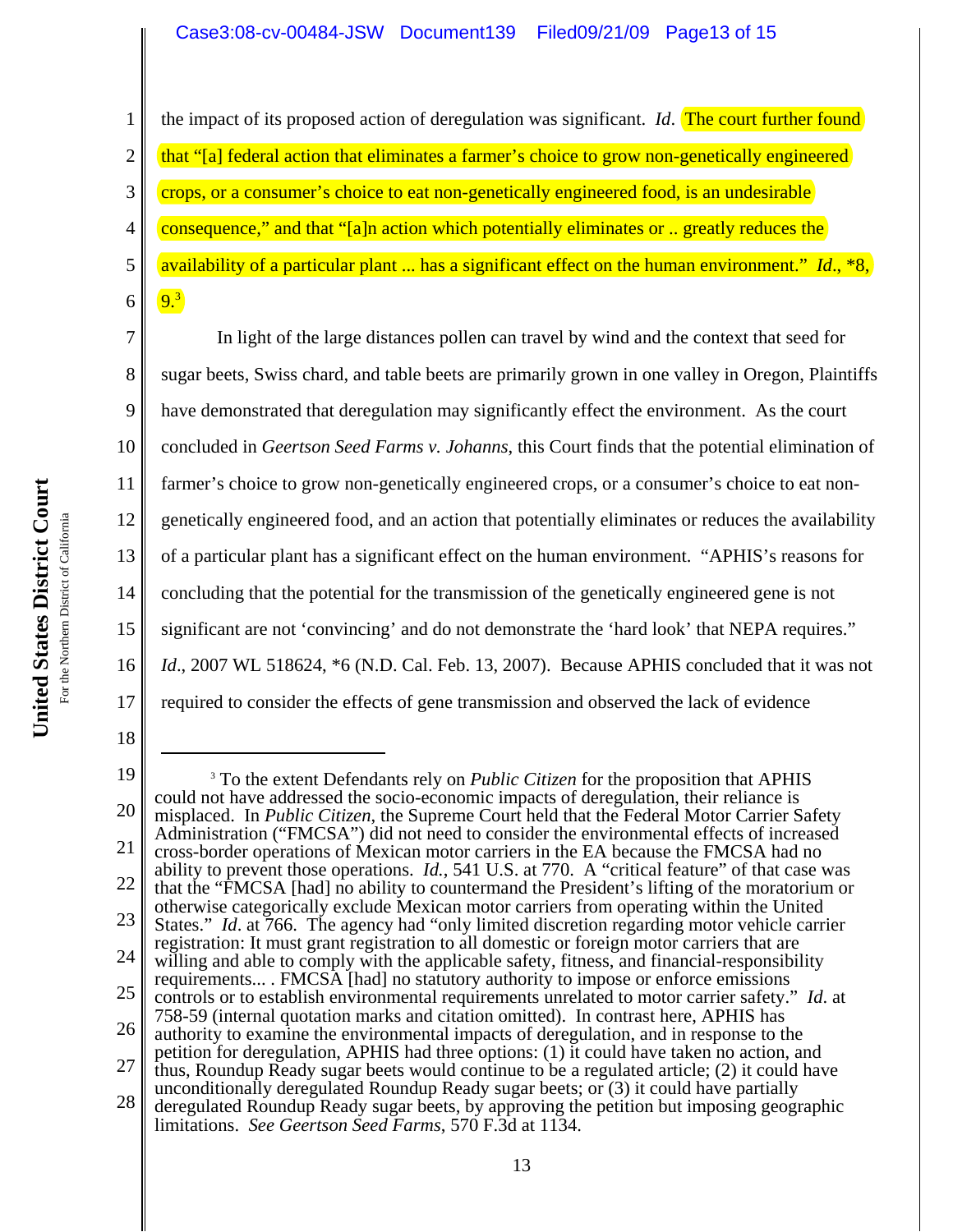# Case3:08-cv-00484-JSW Document139 Filed09/21/09 Page14 of 15

1 2 3 4 5 6 7 8 9 10 11 12 13 14 15 16 17 18 19 20 21 22 23 24 25 26 27 28 4 Because the Court finds that Defendants violated NEPA by failing to take a hard look at the likelihood and effects of gene transmission on conventional farmers and consumers of sugar beet seed or of gene transmission to the related crops of red table beets and Swiss chard, the Court need not determine whether Defendants further violated NEPA by failing to sufficiently address whether deregulation would cause the proliferation of glyphosate resistant weeds or whether APHIS had an obligation to address the cumulative effects of increased use of glyphosate. Moreover, because the Court has concluded that APHIS must prepare and EIS before approving the petition to deregulate Roundup Ready sugar beets, the Court need to address whether APHIS also violated the PPA. Amici attempt to assert a laches defense, but laches is a defense that is "personal to the particular party." *See A.C. Aukerman Co. v. R.L. Chaides Constr. Co.*, 960 F.2d 1020, 1032 (Fed. Cir. 1992); *see also Sweetheart Plastics, Inc. v. Detroit Forming, Inc.,* 743 F.2d 1039, 1046 (4th Cir. 1984) (laches is a "personal defense"). Amici are not a party to the merits portion of this action. Therefore, they may not raise a laches defense during the merits phase. regarding an organic beet seed market, it did not consider the effects of gene transmission on conventional farmers and consumers of sugar beet seed or of gene transmission to the related crops of to red table beets and Swiss chard. To the limited extent APHIS did examine this issue, it did so only on a cursory level. It did not consider the fact that the isolation distances are only voluntary. It did not examine whether the isolation distances were actually followed and likely to be followed in the future. Nor did APHIS analyze, in light of the evidence that pollen may travel significant distances, whether the isolation distances set by the Oregon Seed Certification Standards are sufficient to protect the non-genetically engineered crops. Moreover, there is no support in the record for APHIS conclusion that non-trangenic sugar beet will likely still be sold and will be available to those who wish to plant it and that farmers purchasing seed will know whether it is transgenic because it will be marked and labeled as glyphosate tolerant. Therefore, the Court finds that APHIS's finding of no significant impact was not supported by a convincing statement of reasons and thus was unreasonable. APHIS is required to prepare an EIS.<sup>4</sup> /// /// /// /// /// ///